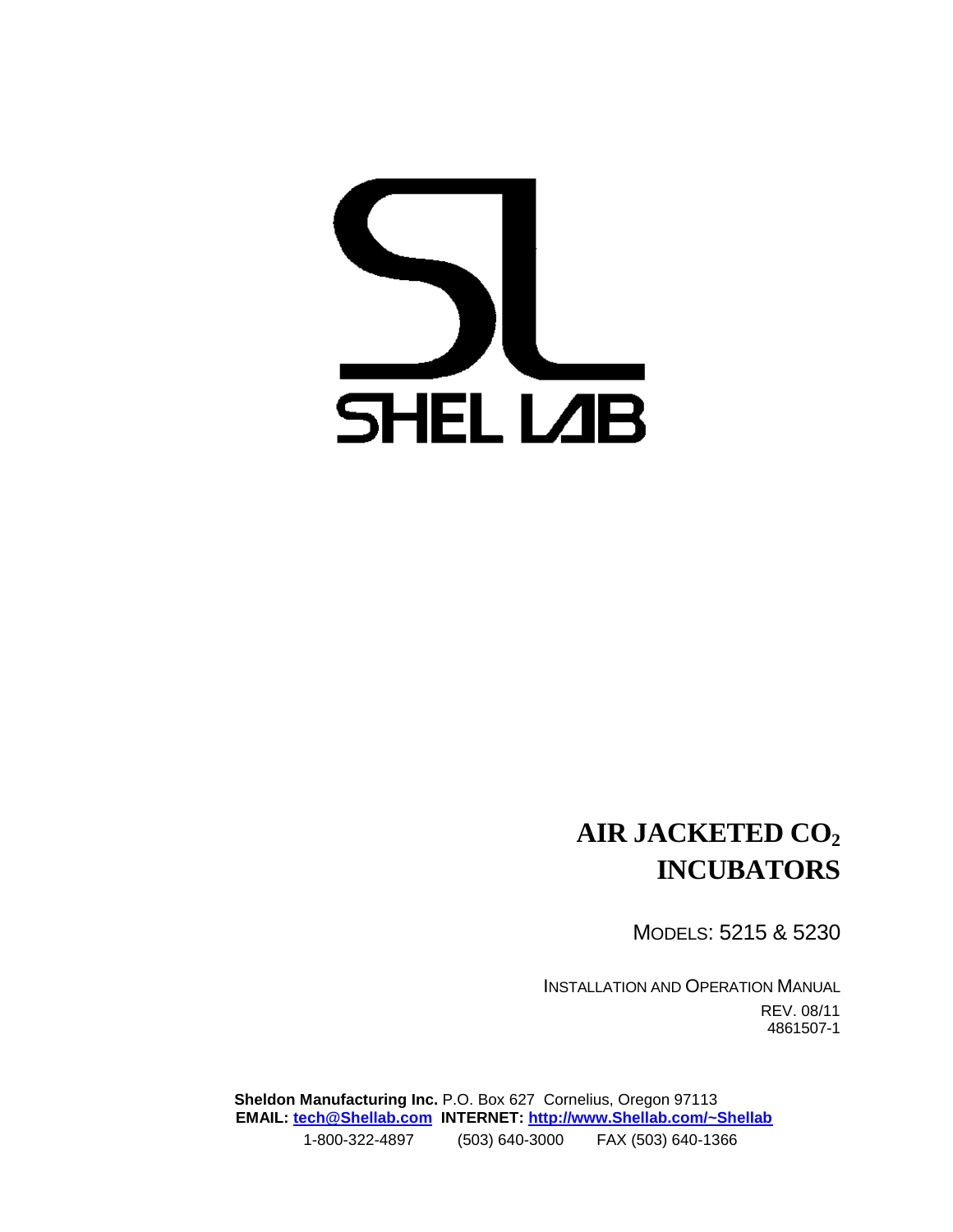## **TABLE OF CONTENTS**

| <b>SECTION 1.0</b> | RECEIVING AND INSPECTION         |
|--------------------|----------------------------------|
| <b>SECTION 2.0</b> | <b>INSTALLATION</b>              |
| <b>SECTION 3.0</b> | <b>GRAPHIC SYMBOL</b>            |
| <b>SECTION 4.0</b> | <b>CONTROLS OVERVIEW</b>         |
| <b>SECTION 5.0</b> | <b>OPERATION</b>                 |
| <b>SECTION 6.0</b> | CALABRATION AND READING A FYRITE |
| <b>SECTION 7.0</b> | <b>MAINTENANCE</b>               |
| <b>SECTION 8.0</b> | <b>HEPA CO2 FILTER</b>           |
| <b>SECTION 8.0</b> | <b>TROUBLESHOOTING</b>           |
| <b>SECTION 9.0</b> | <b>PARTS LIST</b>                |
|                    | UNIT SPECIFICATIONS              |
|                    |                                  |

SCHEMATICS

*These units are general purpose air jacketed CO<sup>2</sup> incubators for professional, industrial or educational use where the preparation or testing of materials is done at approximately atmospheric pressure and no flammable, volatile or combustible materials are being heated. These units are not intended for hazardous or household locations or use.*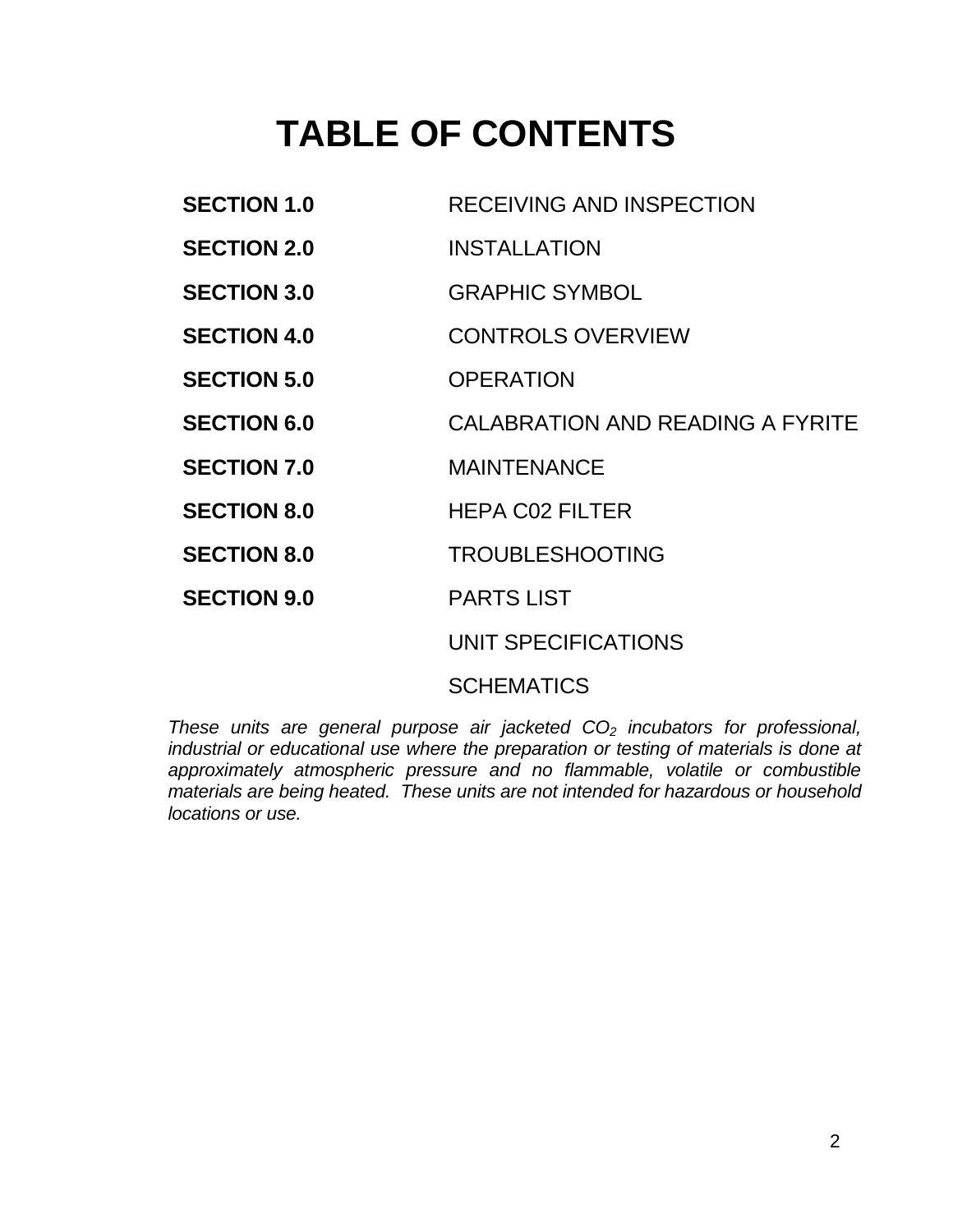

### **RECEIVING AND INSPECTION**

*Your satisfaction and safety require a complete understanding of this unit. Read the instructions thoroughly and be sure all operators are given adequate training before attempting to put the unit in use. NOTE: This equipment must be used only for its intended application; any alterations or modifications will void your warranty.*

- 1.1 **Inspection:** The carrier, when accepting shipment, also accepts responsibility for safe delivery and is liable for loss or damage. On delivery, inspect for visible exterior damage, note and describe on the freight bill any damage found, and enter your claim on the form supplied by the carrier.
- 1.2 Inspect for concealed loss or damage on the unit itself, both interior and exterior. If any, the carrier will arrange for official inspection to substantiate your claim.
- 1.3 **Return Shipment:** Save the shipping crate until you are sure all is well. Never ship anything back inside the chamber. If for any reason you must return the unit, contact your service representative for authorization and supply the data plate information. Please see the manual cover for information on where to contact Customer Service.
- 1.4 **Accessories:** Verify that your accessory kit is complete. The 5215 is equipped with 3 shelves, supply hose kit, 4 leveling feet and pan. The 5230 is equipped with 6 shelves, supply hose kit, 4 leveling feet and 2 pans. Check all packaging materials before discarding.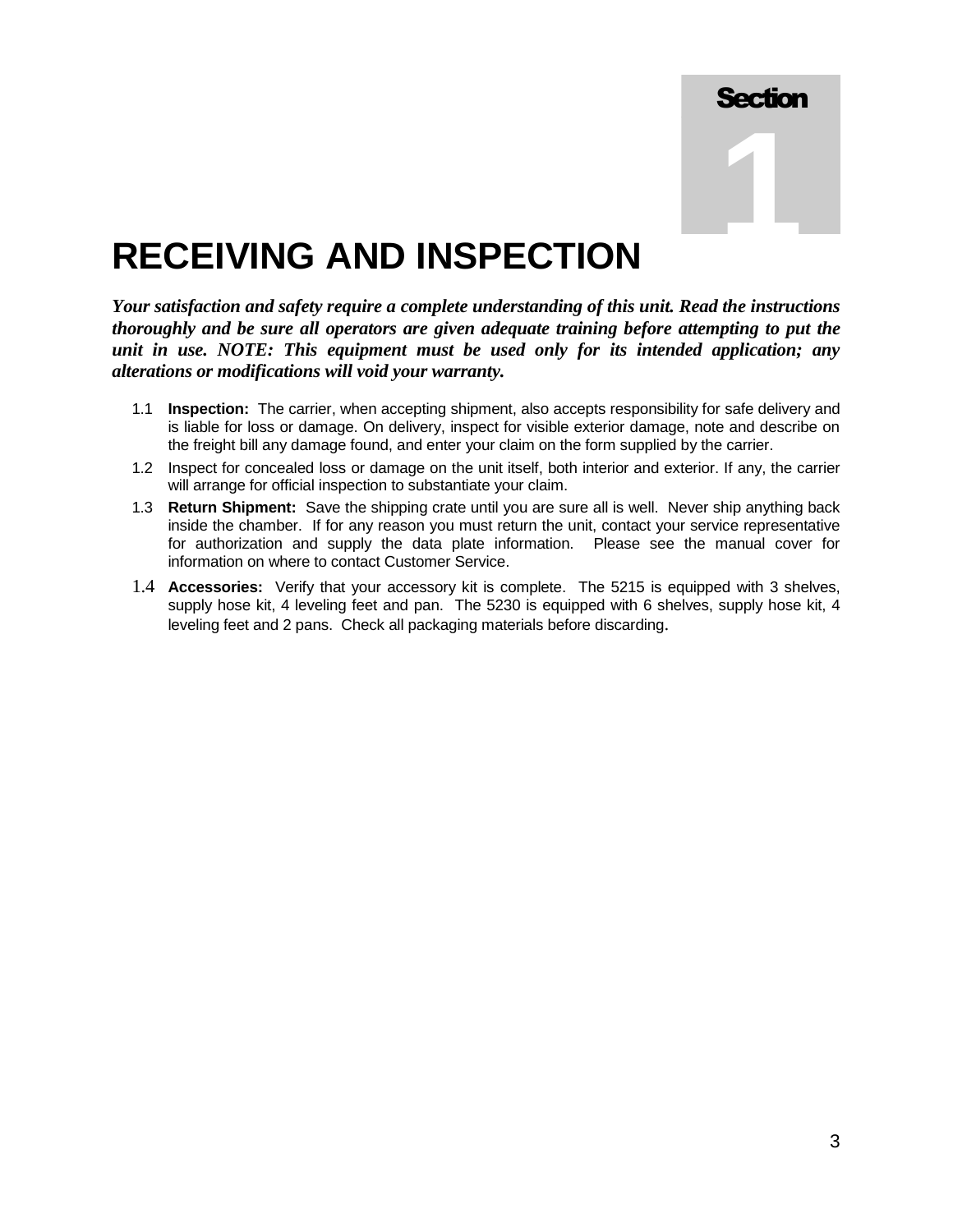**2**

## **INSTALLATION**

Local city, county, or other ordinances may govern the use of this equipment. If you have any questions about local requirements, please contact the appropriate local agency. Installation may be performed by the end user.

Under normal circumstances this unit is intended for use indoors, at room temperatures between  $5^{\circ}$  and  $35^{\circ}$ C, at no greater than 80% Relative Humidity (at  $25^{\circ}$ ) and with a supply voltage that does not vary by more than 10%. The unit's technical and environmental specifications includes: altitude not exceeding 2000 m operating and Pollution Degree of 2. Customer service should be contacted for operating conditions outside of these limits.

- **2.1 Power Source:** The unit power requirements are listed on the data plate. PLUG THE UNIT INTO A PROPERLY GROUNDED AND RATED RECEPTACLE OF THE CORRECT STYLE. A separate circuit is recommended for this unit to prevent loss of product due to overloading or circuit failures caused by other equipment. The power supply must be properly grounded (earthed) and correctly sized to match the unit nameplate rating. **The supply voltage must match the nameplate voltage within +/- 10%.** The US market units are designed for 110 volts @ 50/60 Hz, 6.0 Amps. The EU market units are designed for 220 volts @ 50/60 Hz, 3.0 Amps. If supplied with a detachable cord set, plug the female end into the inlet on the unit and the male plug into the supply. Assure that units requiring fuses have them installed. The fuse is a T type, 10 Amp for 110 vol units, 6.3 Amp for 220 volt units. This fuse may be at the inlet or a part of the cord set male plug. The unit must be located to easily allow for it to be unplugged or disconnected.
- **2.2 Location: In** selecting a location, consider all conditions, which might affect performance, such as heat from radiators, ovens, autoclaves, etc. Avoid direct sun, fast-moving air currents, heating/cooling ducts and high-traffic areas. To ensure air circulation around the unit, allow a minimum of 10cm (4") between the unit and walls or partitions which might obstruct free airflow.
- **2.3 Lifting / Handling:** These units are heavy and care should be taken to use appropriate lifting devices that are sufficiently rated for these loads. Units should only be lifted from their bottom surfaces. Doors, handles and knobs are not adequate for lifting or stabilization. The units should be completely restrained from tipping during lifting and transport. All moving parts, such as shelves and trays should be removed and doors need to be positively locked in the closed position during transfer to prevent shifting and damage.
- **2.4 Leveling:** The unit must sit level and solidly. Leveling feet are supplied and must be installed in the four holes in the bottom corners of the unit. With the feet installed and the unit standing upright, each foot can be raised by turning it in a counterclockwise direction. Adjust the foot at each corner until the unit stands level and solid without rocking. If the unit is to be moved, turn the leveling feet all the way clockwise to prevent damage while moving.
- **2.5 Cleaning:** The unit chamber was cleaned with a decontaminant at the factory, but it should be cleaned and disinfected prior to use. Operating conditions and appropriate protocol will determine the correct procedure for decontamination. A typical decontamination procedure that is adequate for many situations is described below, as are certain steps that will help reduce the likelihood of contamination and the necessity of decontamination. Whatever process is appropriate, it needs to be done on a regularly scheduled basis. Depending on usage and protocol, this may be monthly, quarterly or otherwise. Regardless of the decontamination procedure used, certain precautions will need to be taken:
	- **A.** Always disconnect the unit from the electrical service when cleaning.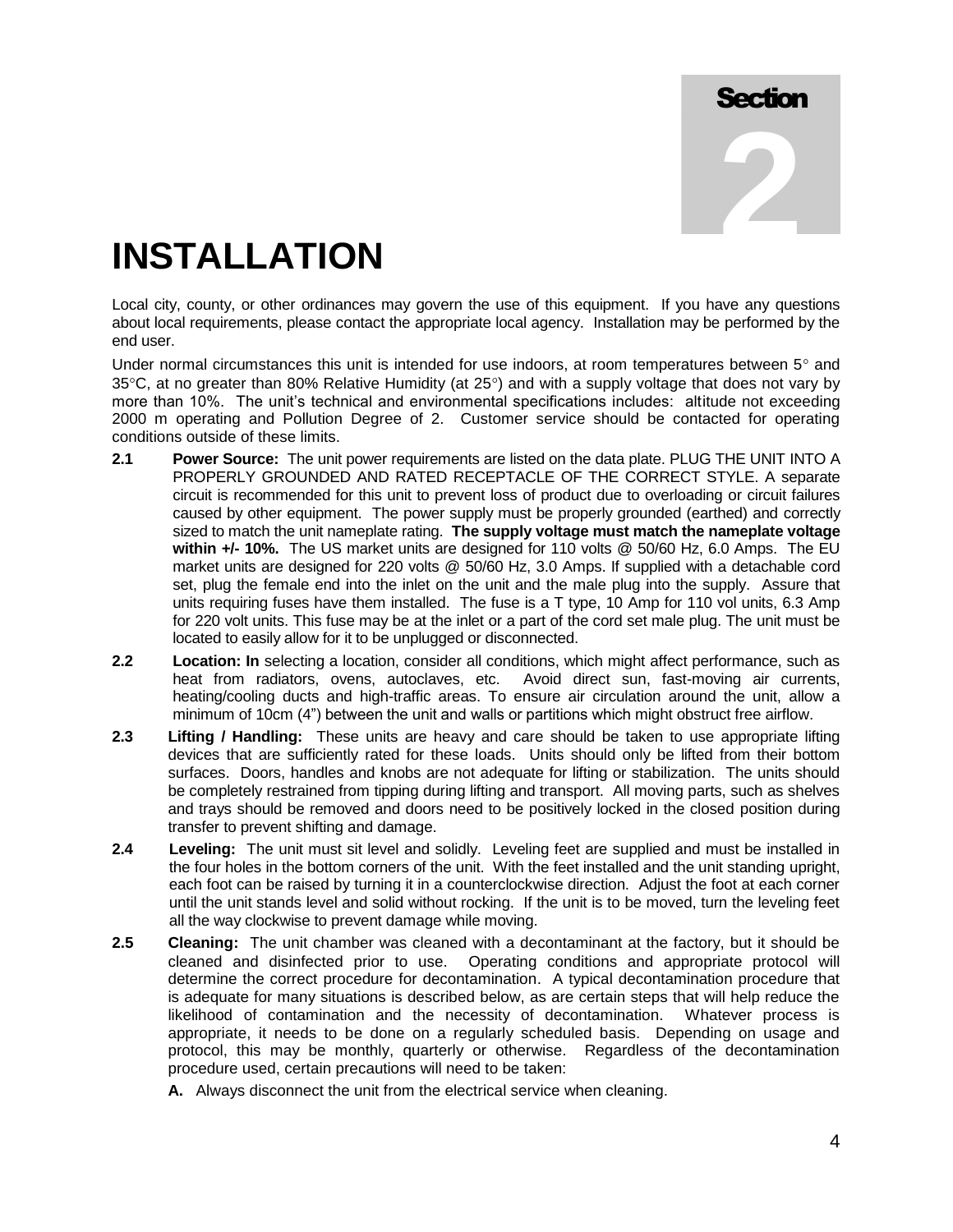Assure all volatile or flammable cleaners are evaporated and dry before reconnecting the unit to the power supply.

**B.** Special care should be taken when cleaning around sensing heads to Prevent damage. (See figure 1)



Figure 1

- **C. Do not use chlorine-based bleaches or abrasive cleaners. These will modify the stainless steel interior finish. DO NOT USE hard tools such as metal wire brushes or steel wool. Use non-abrasive cleaners and soft tools such as plastic brushes. (See 7.1–A)**
- **D.** Use only DISTILLED water in the humidity pan. DO NOT USE de-ionized water due to its reactivity with metal components.

#### **TYPICAL DECONTAMINATION PROCEDURE**

- **1.** Remove the humidity pan every week and autoclave, or wash with soap and water then disinfect with 70% alcohol solution diluted with distilled water. Replace in the incubator with fresh, DISTILLED water.
- **2.** Flush the sample port tubing with 70% alcohol solution. Replace any discolored lines.
- **3.** Clean and disinfect the liner gaskets. Clean and disinfect all mounting grooves for the door gaskets.
- **4.** Remove all shelves, shelf supports, shelf standards and slides. Autoclave, or wash and disinfect as described in item 1.
- **5.** Wash and disinfect all interior surfaces.
- **6.** Give special attention to cleaning and disinfecting all access ports, shaft holes, electrical pass-through, and any other passages into the chamber.
- **7.** Replace all HEPA (Patent No.  $6,333,004$ ) and  $CO<sub>2</sub>$  filters every six months or when noticeably dirty on the upstream side.  $CO<sub>2</sub>$  filters are located in the shadow box just behind the GAS IN fitting and on  $CO<sub>2</sub>$  sample line. Hepa filter is located on the top air duct inside the chamber.

#### **OPERATION FOR MINIMIZING CONTAMINATION**

- **1.** Keep the outside of the incubator, including the air in the laboratory, as clean as possible. This is particularly important for units placed directly on the floor. Do not place incubators near doors, air vents or other areas of high air movement or traffic.
- **2.** The floor around the unit needs to be clean. Units that are placed on the floor should be mounted higher – typically on a caster platform – for ease of moving the unit during cleaning and access to the back of the unit.
- **3.** Minimize the number of times access is made to the chamber during normal operation.
- **4.** Do not depend on the use of antibiotics to maintain uncontaminated conditions, as this is an inadequate technique for sterilization. Preferably use aseptic techniques as described above for maintaining sterile conditions in the incubator.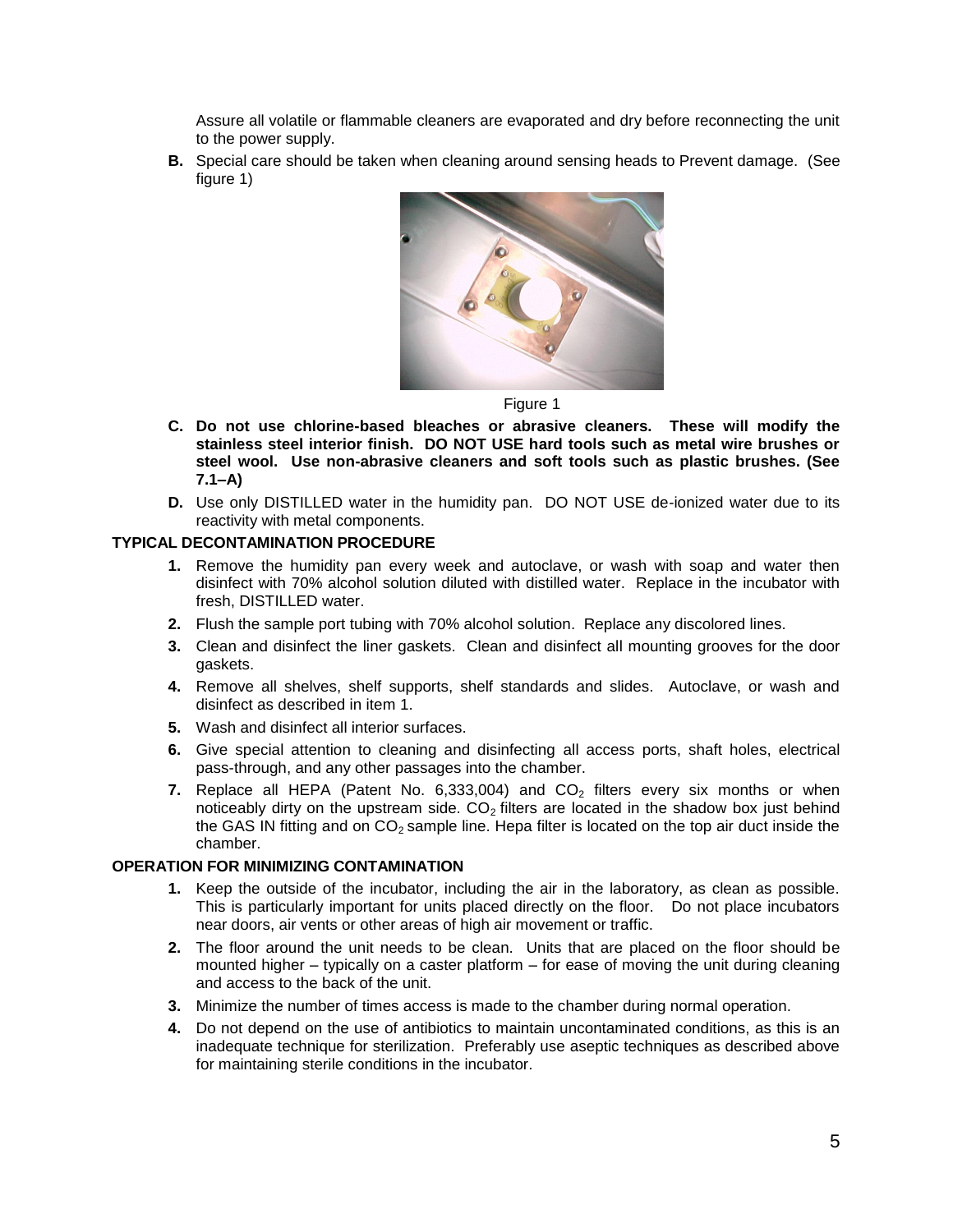**2.6** Place shelves in chamber as desired.

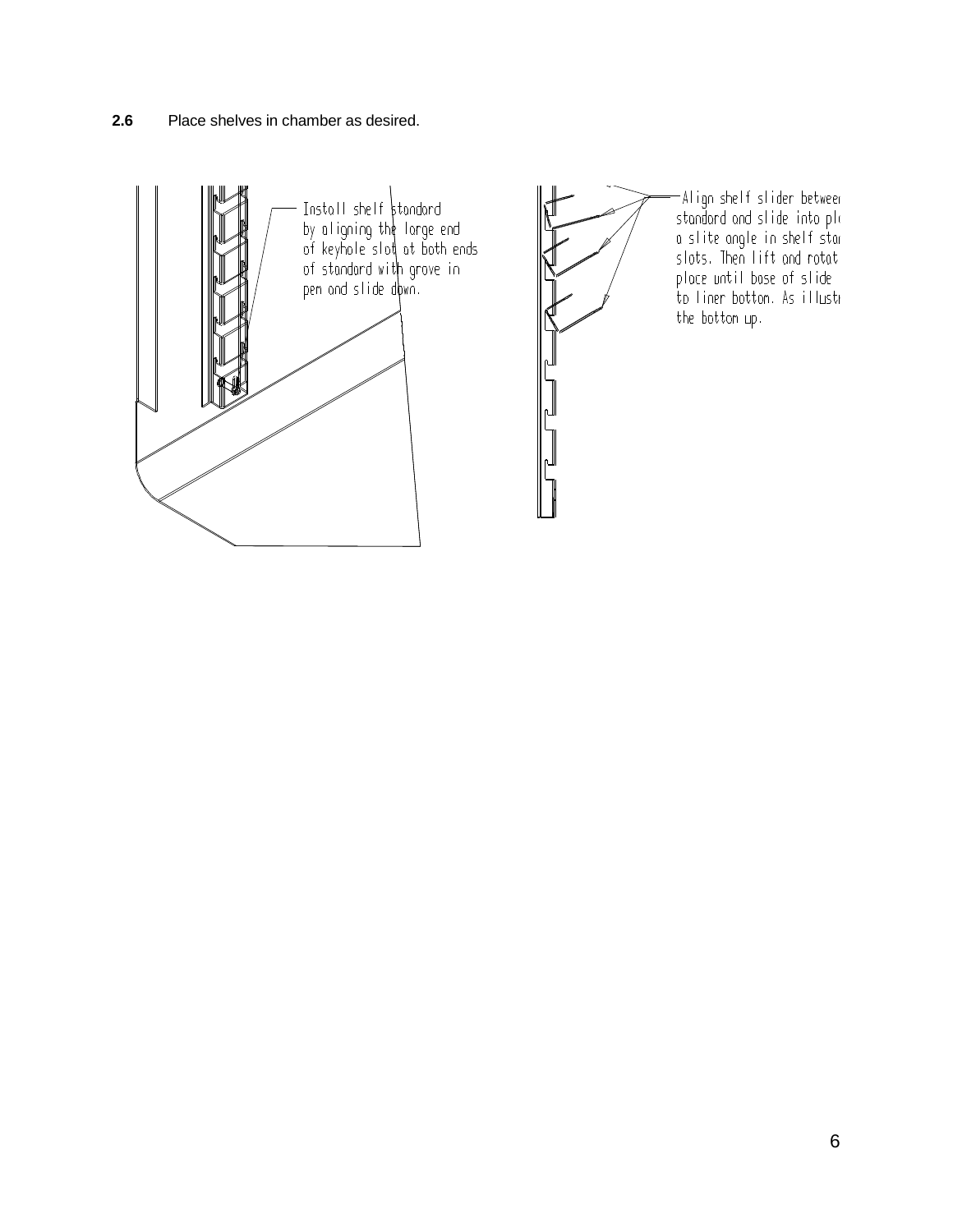## **GRAPHIC SYMBOLS**

Your  $CO<sub>2</sub>$  incubator is provided with a display of graphic symbols on the control panel, which are designed to help identify the use and function of the adjustable components.

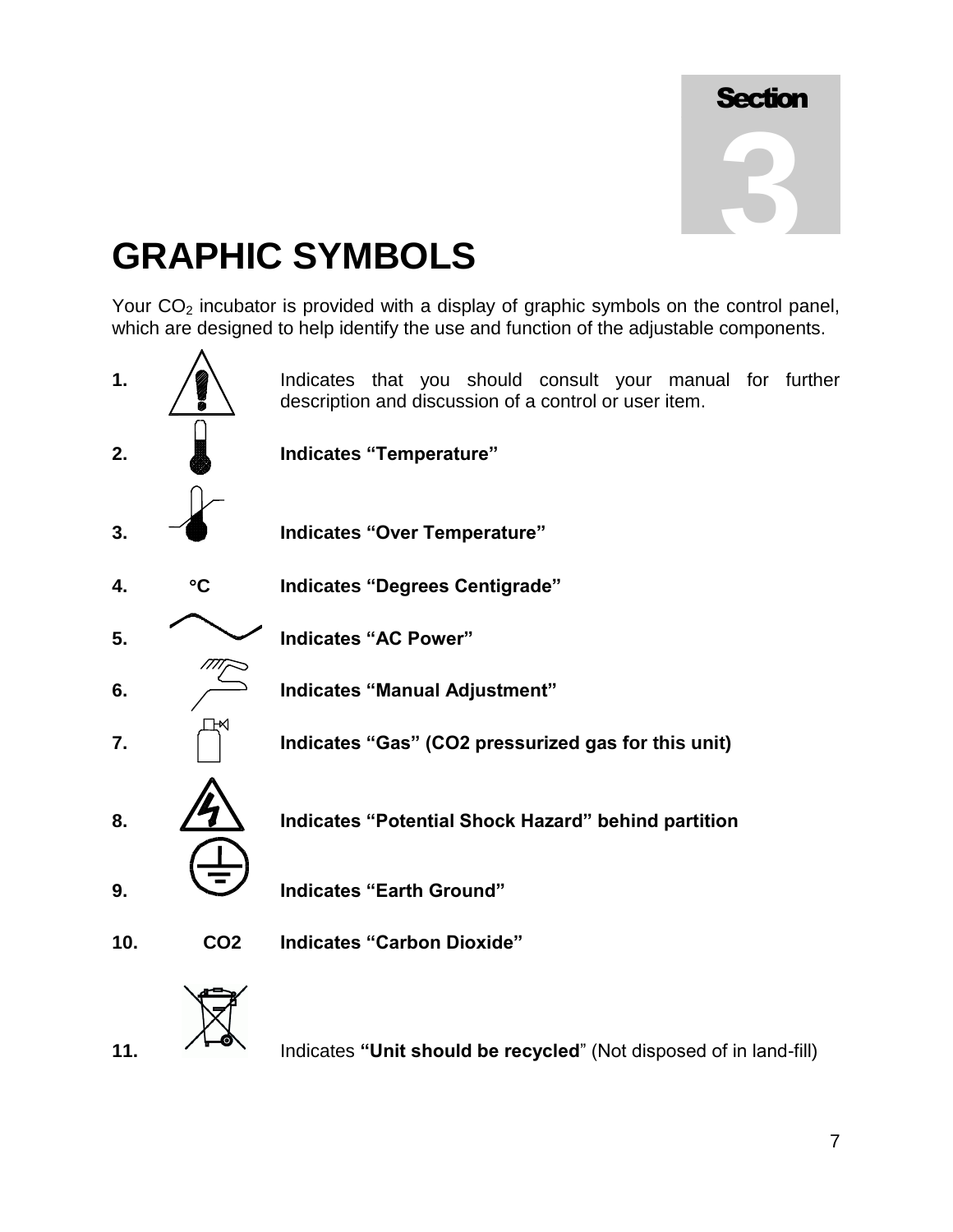

### **CONTROL PANEL OVERVIEW (See Figure 1)**



**Figure 1**

*All controls are located on the front panel. Units with a detachable cord have a fused inlet located at the top rear of the incubator. This inlet has a recessed male plug, fuse and an EMI filtering system designed to filter out electrical interference. This inlet also prevents any internally generated interference from feeding out to the power grid.*

- 4.1 **Power Switch:** The I/O (ON/OFF) switch controls all of the power for the incubator and must be in the I/ON position before any systems are operational. Both temperature and  $CO<sub>2</sub>$  displays will illuminate when the power switch is in the ON position.
- 4.2 **Safety Activated Light:** This pilot lamp is on whenever the Over Temperature Safety thermostat has been activated and taken control of the heating element. During normal operating conditions this indicator should never be on.
- 4.3 **Temperature Control:** This controller is marked C° and indicates the actual temperature within the chamber to .1°C. The UP/DOWN buttons are used for imputing the set point, calibrating the display, and muting or unmuting the audible alarm. The HIGH and LOW alarm indicators will light whenever there is an alarm condition associated with the temperature within the chamber. The MUTE indicator will light whenever the audible alarm has been deactivated.
- 4.4 **CO<sub>2</sub> Control:** This controller is marked **%CO<sub>2</sub>** and indicates the %CO<sub>2</sub> content within the chamber to .1%. The UP/DOWN buttons are used for to input the set point, calibrating the display, and muting or unmuting the audible alarm. The HIGH and LOW alarm indicators will light whenever there is an alarm condition associated with the  $CO<sub>2</sub>$ % within the chamber. The MUTE indicator will light whenever the audible alarm has been deactivated. The  $CO<sub>2</sub>$  injecting light will illuminate whenever the controller is injecting  $CO<sub>2</sub>$  into the chamber.
- 4.5 **Over Temperature Safety Control (OTP):** This is a hydraulic thermostat that is wired between the Main Temperature Controller and the heating element and functions as an override control. If at any time the Temperature Control fails in the ON position, and the temperature in the incubator rises above its set point, the OTP is activated and maintains temperature at its own set point. Note that the HEATING indicator will continue to function under the control of the Over Temperature Safety.
- 4.6 **CO<sup>2</sup> Sample Chamber:** This is located in the upper front corner of the right side of the incubator. A sample can be drawn to measure the  $CO<sub>2</sub>$  content in the chamber at this port.

**Muting Audible Alarms:** The audible alarms can be muted for a single alarm occurrence by pressing and holding down EITHER the UP or DOWN button for several seconds until the alarm mutes. There is a built in delay of approximately 15 minutes on the occurrence of a LOW alarm. This time delay prevents the audible alarm from activating when not needed.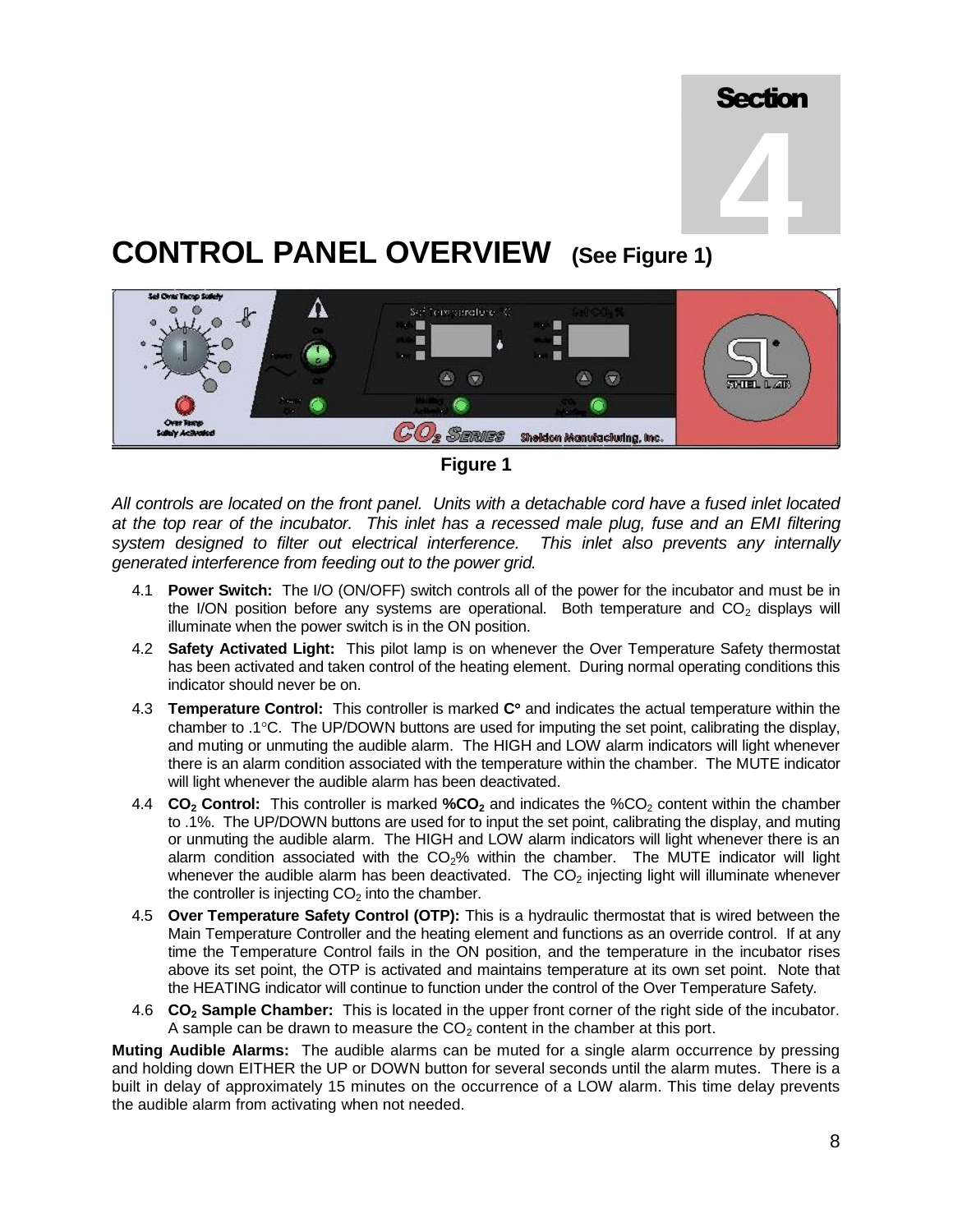### **OPERATION**

- **5.1** Check power supply against unit serial plate; they must match. Be certain that the fuse is installed in the power inlet of the unit. Plug service cord into the electrical outlet.
- **5.2** Push power switch to the ON position, and turn the High Limit Thermostat to its maximum position, clockwise. Temperatures must be set before  $CO<sub>2</sub>$  connection and adjustments are made.
- **5.3 Setting the Temperature:** Inputting the set point on the controls is a very easy process.
	- A. Push and release either the UP or DOWN button and the digital display will start to blink from bright to dim.
	- B. While the display is blinking it will be showing the set point which can be changed using the UP or DOWN buttons.
	- C. If no buttons are pressed within five (5) seconds the blinking will stop and the display will revert to showing the process or actual parameter within the incubator chamber.

#### **5.4 Calibrating the Controls:**

- A. Push and hold both the UP and DOWN buttons until the decimal points in the display begin to blink.
- B. While the decimal points are blinking the UP and DOWN buttons can be used to adjust the display to match the actual condition in the incubator chamber.
- C. If no buttons are pressed within five (5) seconds the blinking will stop and the display will revert to showing the process or actual parameter within the incubator chamber.
- **5.5 Set the CO<sup>2</sup> Controls:** Inputting the set point on any of the controls is a very easy operation.
	- A. Push and release either the UP or DOWN button and the digital display will start to blink from bright to dim.
	- B. While the display is blinking it will be showing the set point which can be changed using the UP or DOWN buttons.
	- C. If no buttons are pressed within (5) seconds the blinking will stop and the display will revert to showing the process or actual parameter within the incubator chamber.
- **5.6 Set Over Temperature Thermostat:** As mentioned in step previously, the Over temperature Thermostat should be initially set to its maximum position (turn clockwise until it stops) to allow the unit to stabilize. Once the incubator is stable at the desired set point, turn the thermostat counterclockwise until the OVERTEMP ACTIVATED light turns on. Next, turn the Thermostat clockwise just until the light turns off. Then turn the Thermostat clockwise again, about 1/16 of an inch. This will set the Over temperature Thermostat at approximately  $1^{\circ}$ C above Main Temperature set point.
- **5.7 Humidification:** Humidification of the unit is achieved by evaporation of water from the humidity pan placed in the bottom of the incubator. By filling this stainless steel reservoir pan with **DISTILLED WATER ONLY** and allowing this water supply to heat and evaporate, near saturation humidity is achieved. Do not use plastic, glass or other metals. Only 300 series stainless metals are acceptable for this reservoir pan. Do not use corrosive chemicals *including copper sulfate or chlorine* in the pan or chamber as damage may occur. **Use Distilled Water Only. DO NOT USE DEIONIZED WATER!**

Use of disinfecting chemicals in the chamber can change the surface tension of the reservoir water thus preventing evaporation and proper humidification of the chamber. Water in the pan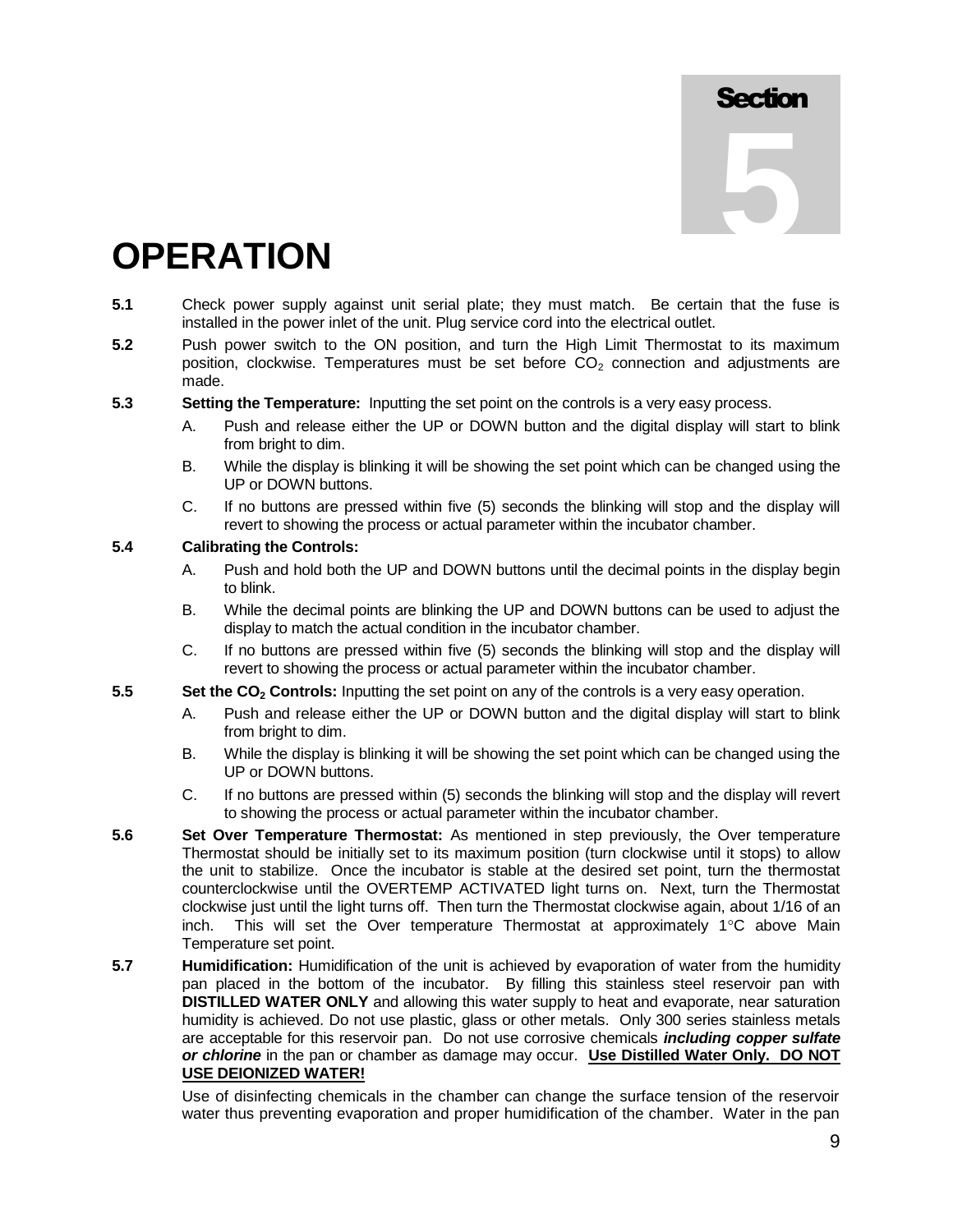should be changed and the pan cleaned at least once a week to help control contamination and to maintain proper surface tension.

**5.8 CO<sub>2</sub> Supply System and Control System:** The CO<sub>2</sub> system is rated for input pressures between 5 to 40 PSI which should never be exceeded at any time



#### **PLUMBING DIAGRAM (figure 2)**

- **A.** The CO<sub>2</sub> inlet fitting is located at the back of the unit near the top (see Figure 2). It is marked CO<sub>2</sub> TO CHAMBER. A supply hose with in-line  $CO<sub>2</sub>$  filter (supplied with your accessories) connects from the fitting to a  $CO<sub>2</sub>$  tank regulator.
- **B.** It is highly recommended that a good quality 0-60 PSI output range **DUAL STAGE** pressure regulator be used on the  $CO<sub>2</sub>$  tank. The dual stage regulator will have two pressure gauges. The high pressure gauge (0-4000 PSI) will indicate the pressure within the tank. The low pressure gauge (0-60 PSI) will indicate the output pressure on the supply hose to the incubator. Do not use single stage regulators. They will not supply a stable pressure. Just because a regulator has two gauges does not mean that it is a dual stage regulator. **Insure that you are using a dual stage CO<sup>2</sup> regulator.**
- **C**. It is normal for the high pressure gauge on your regulator to start out reading 800 to 1000 PSI with a full tank. The reading will drop to 500 to 800 PSI quickly and will stay there for most of the duration of the tank. At the end of use the pressure will drop quickly to zero to indicate that the tank is completely empty. Pure  $CO<sub>2</sub>$  is in a liquid state in the tank, and a constant vapor pressure is generated in the tank above the liquid level. The  $CO<sub>2</sub>$  is drawn off of the top as a gas. The same vapor pressure is maintained as long as any liquid is left in the tank. When the last of the liquid has evaporated into gas then the pressure will drop rapidly as the gas is drawn off.
- **D. Only medical grade CO<sup>2</sup> should be used in your incubator. The use of any lesser grade may damage your incubator and void your warranty.**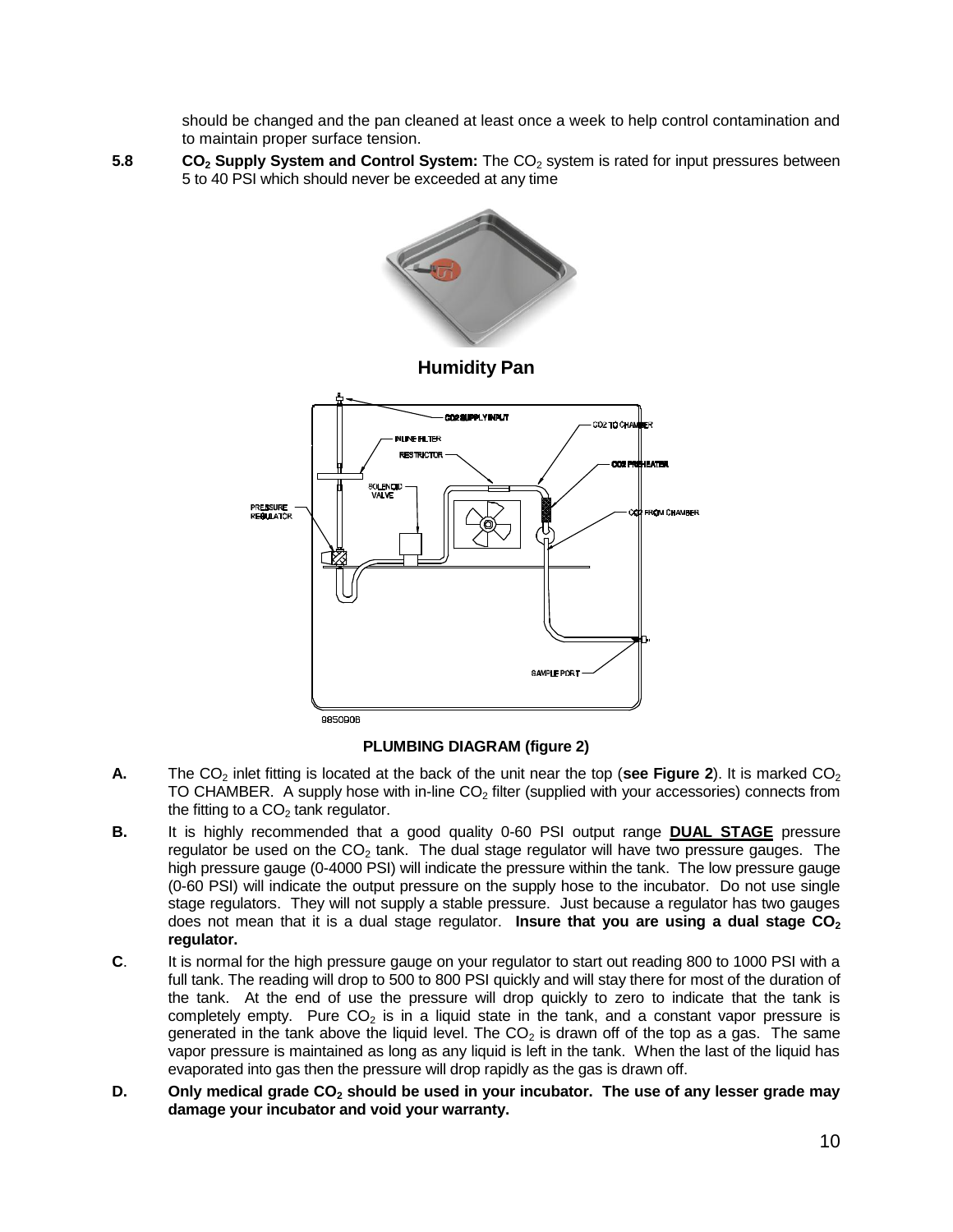- **E.** The micro processor  $CO<sub>2</sub>$  control system interprets the information from the  $CO<sub>2</sub>$  sensor, displays the  $CO<sub>2</sub>$  concentration directly on the digital display, reads the  $CO<sub>2</sub>$  set point and controls the percentage of  $CO<sub>2</sub>$  in the incubator chamber.
- **F.** The CO<sub>2</sub> sensors operate under the principal that a certain frequency of infrared light is absorbed by  $CO<sub>2</sub>$ . The more  $CO<sub>2</sub>$  is present the more light is absorbed. Advantages to this system are that it is only sensitive to  $CO<sub>2</sub>$ , so its accuracy is consistent no matter what the conditions, temperature and RH) are in the incubator.
- G. CO<sub>2</sub> sensors are factory calibrated and under normal circumstances need no calibration in the field. It is recommended that the accuracy of the  $CO<sub>2</sub>$  control system be monitored. By measuring the actual  $CO<sub>2</sub>$  concentration on a weekly basis using a Fyrite or other measuring device. This should be done when the chamber has not been disturbed for an extended period of time i.e. after the weekend, or first thing on Monday morning.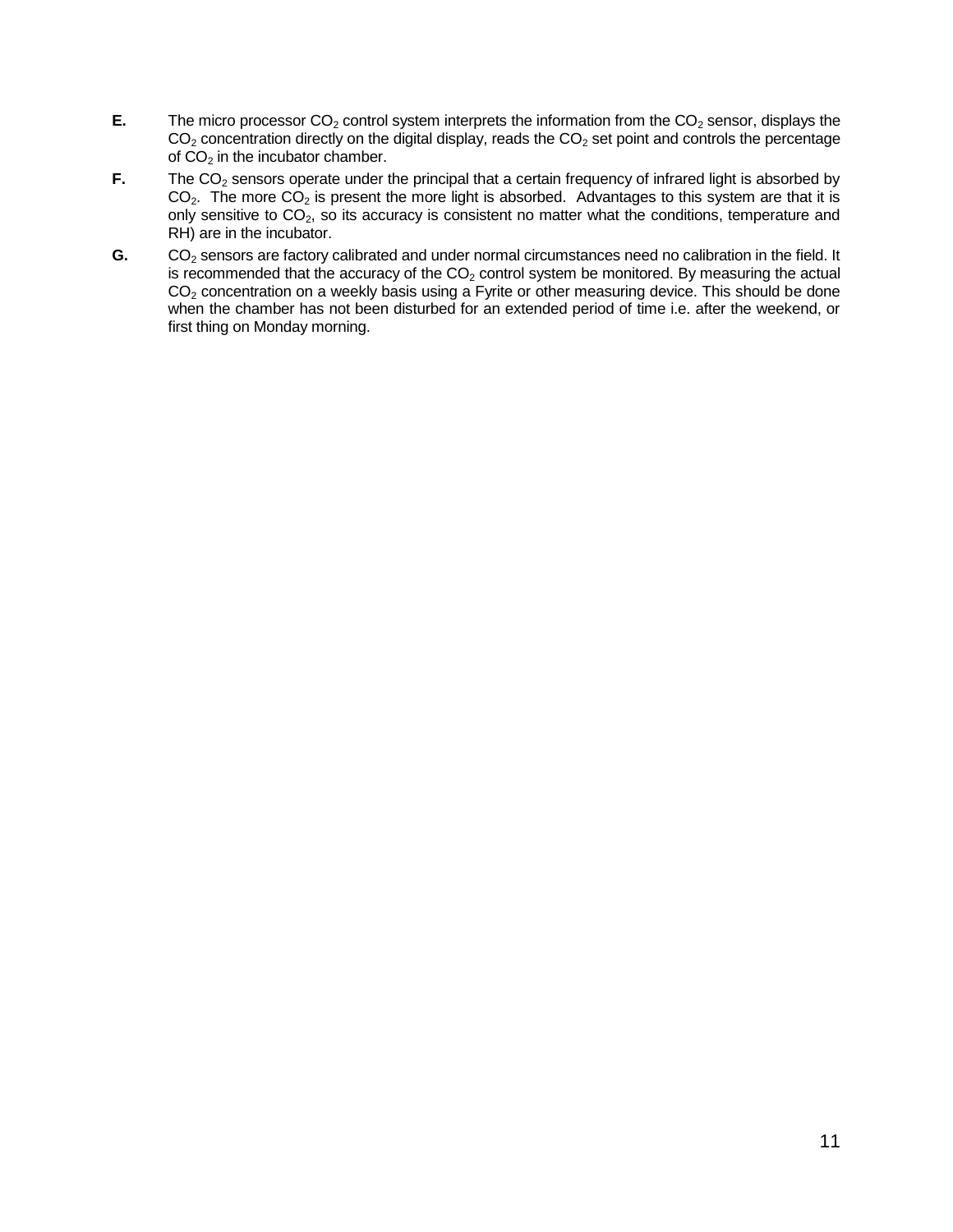## **FYRITE CO<sup>2</sup> CHECKING**

A Bacharach FYRITE CO2 Gas Analyzer is recommended to measure CO2 concentrations in the incubator chamber. This test instrument is not supplied with the incubator but is readily available from your dealer. Follow the instructions provided with each Fyrite instrument carefully to insure correct and accurate readings. Your incubator has a chamber sampling port, marked as such, at the top right side of the body.

- 1. Press button on top of Fyrite canister to release  $CO<sub>2</sub>$  concentration. Tip canister to the side to ensure all fluid is released from top of canister.
- 2. Loosen screw on slide scale and align top of fluid with zero on the scale. Tighten screw.
- 3. Connect hose and aspirator bulb to unit being tested. The sample port for connection is located on the control panel.
- 4. Place the hose -sampling cap directly over the plunger valve on top of canister and depress firmly.
- 5. With button depressed, squeeze bulb 27 times. On the last squeeze and with bulb still deflated, release hose from button.
- 6. Turn Fyrite canister upside down 3 times, each time allowing all fluid to flow to the opposite end of the canister.
- 7. Tip canister to the 45-degree position to ensure all fluid has been released from top of canister.
- 8. Read  $CO<sub>2</sub>$  concentration in %.

*NOTE: Your Fyrite indicator will come with a complete set of detailed instructions, which should be followed carefully. The fluid used inside this Fyrite instrument is poisonous and corrosive and must not be taken internally. In the event of a spill or accidental body contact with the Fyrite fluid, follow the instructions on the refill bottle carefully.*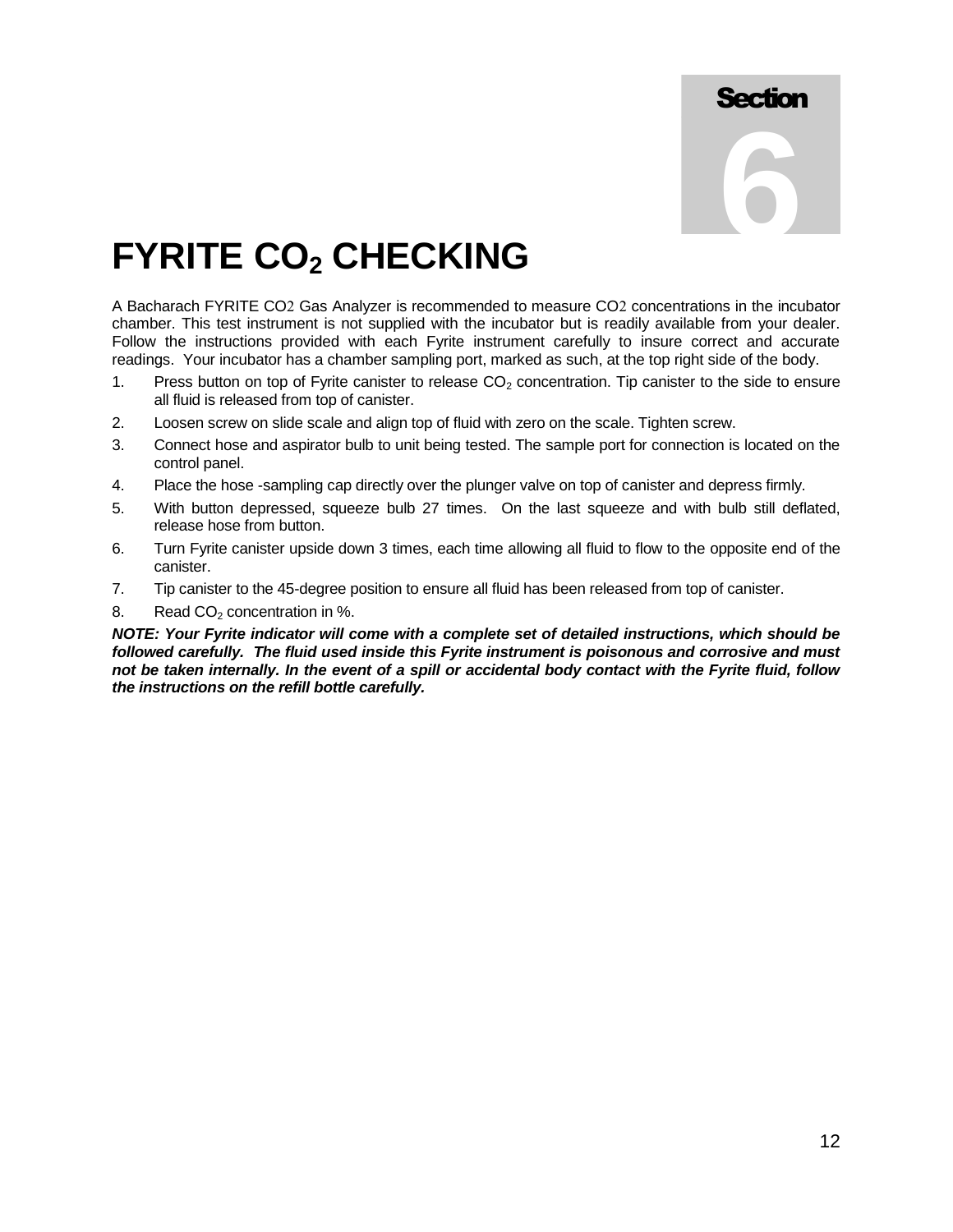**7**

## **MAINTENANCE**

#### *NOTE: Prior to any maintenance or service on the unit, disconnect service cord from the power supply.*

- **7.1 Cleaning:** Disinfect the incubator interior on a regular basis. To prepare the incubator for cleaning remove the shelves and shelf slides. These stainless steel parts are autoclavable.
	- **A.** First clean removed parts and interior with soap and water. To decontaminate use a disinfectant that is suitable for your application. DO NOT USE chlorine-based bleaches or abrasives, as this will damage the stainless steel interior. DO NOT USE spray cleaners that might leak through openings and cracks and get on electrical parts or that may contain solvents that will harm the coatings.

**WARNING:** Never clean the unit with alcohol or flammable cleaners with the unit connected to the electrical supply. Always disconnect the unit from the electrical service when cleaning and assure all volatile of flammable cleaners are evaporated and dry before reattaching the unit to the power supply.

- **B.** When washing the interior, handle the gasket carefully so as not to impair the positive seal.
- **7.2** Check the CO<sub>2</sub> supply periodically; do not let it run out. Automatic tank switches and "empty tank" alarms are available from your dealer.
- **7.3** Periodically check CO<sub>2</sub> supply lines and connections for leaks. Use a liquid-soap solution to detect leaks and look for bubbles.
- **7.4** Keep the  $CO_2$  flow system free of impurities. Erratic  $CO_2$  control is usually traceable to the  $CO_2$ pressure regulator on the tank, impurities in the tank, or impurities trapped in the solenoid valve. Replace HEPA and  $CO<sub>2</sub>$  filters when noticeably dirty on the upstream side or every six (6) months. There is a  $CO<sub>2</sub>$  filter connected to the GAS-IN line inside the unit and accessible through the top and one attached to the supply hose kit.
- **7.5** If the incubator is turned off for an extended period of time, clean and disinfect. The unit can be reactivated. Simply turn it on and allow 24 hours for recovery. NO adjustments are necessary. If the unit is shut down deliberately for storage disconnect the gas and power supply.
- **7.6** There is no maintenance required on the electrical components. If the incubator fails to operate as specified. See Troubleshooting Section before calling for service.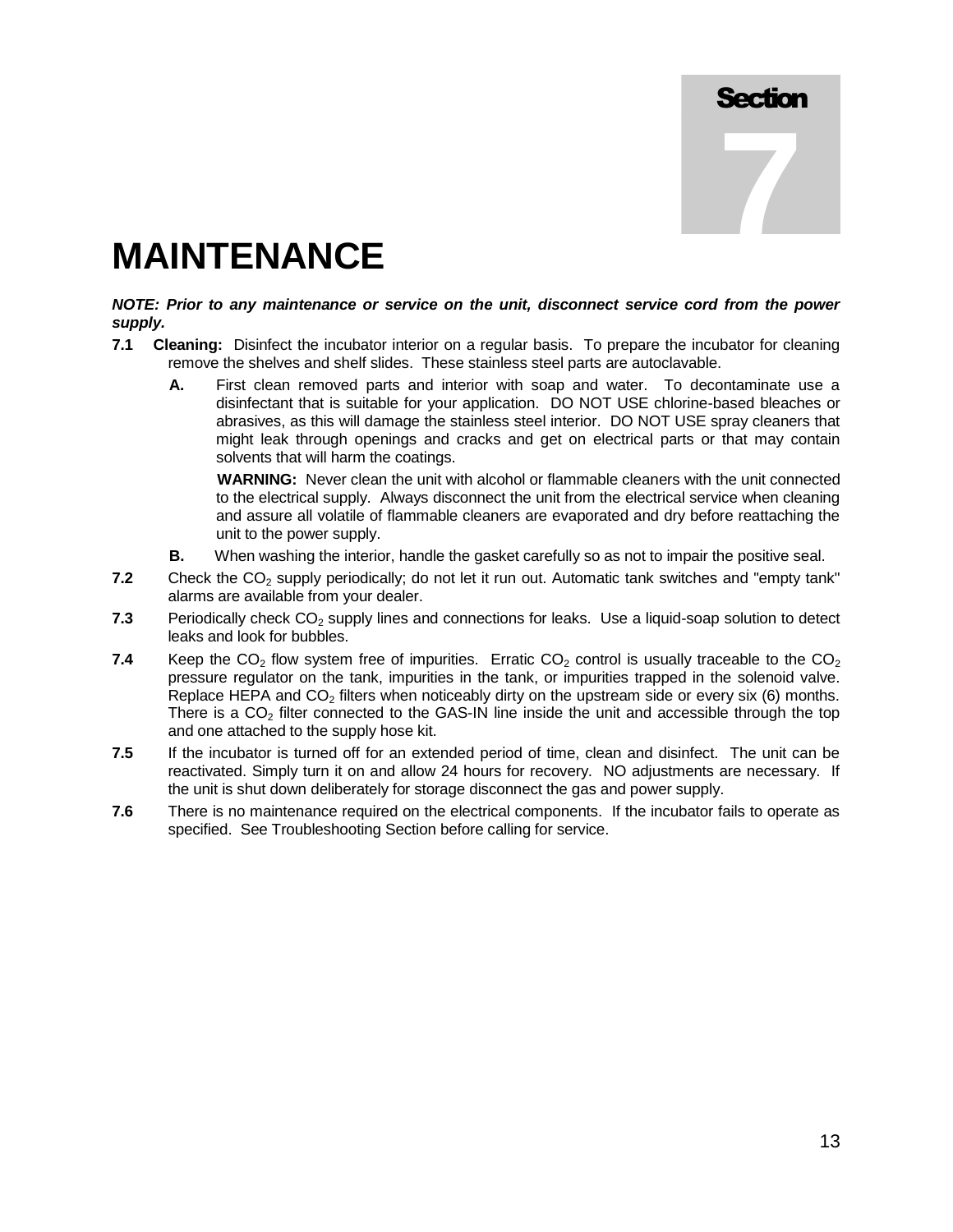## **HEPA CO<sup>2</sup> FILTER**

The  $CO<sub>2</sub>$  Incubator design features a HEPA filtration system with a patented copper housing. (Patent Number 6,333,004) As the chamber air is drawn through the filter system, airborne microbes and isolated particulates are not only removed from the air, but destroyed as well. It is through copper oxidation that the contaminants are actually killed. The HEPA filter is easily replaced without the need of any tools and has an efficiency rating of 99.97% at 0.3 microns.



The Hepa filter attaches to a fixed coupling ring with a direct "nap-in" action. Push straight up to the coupling ring to connect. Pull the filter straight down to disengage. Replacement Hepa filters is available from Sheldon Mfg., Inc. Part Number 2800517.

Install the HEPA Filter onto the duct prior to installing the duct in the unit.

*WARNING: Ensure that when installing the duct to ensure that the duct is not touching the C02 sensor head as this may cause erroneous readings.*2800517.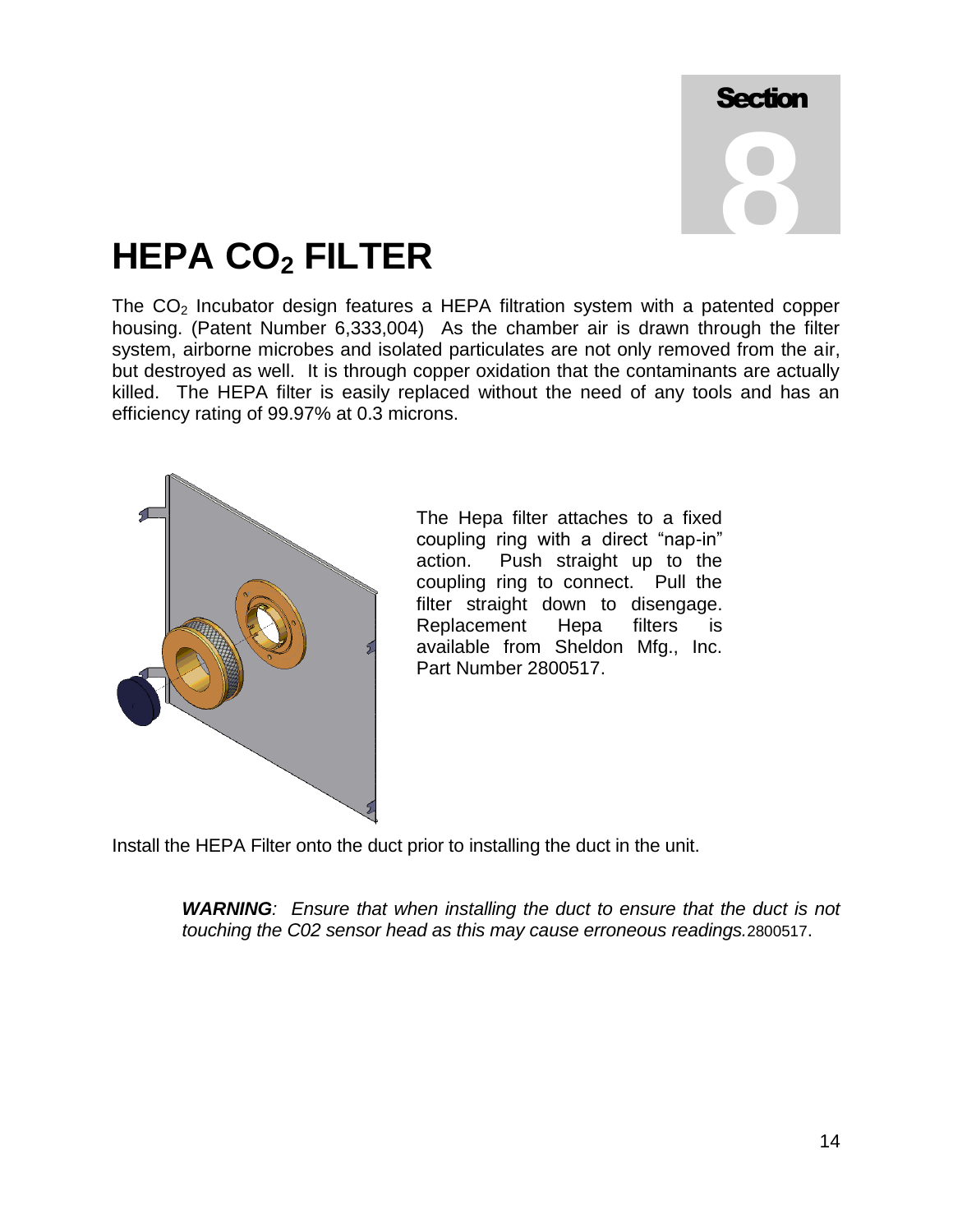### **TROUBLESHOOTING**

Always make a visual inspection of the incubator and control console when troubleshooting. Look for loose or disconnected wires or tubing which may be the source of the problem.

The incubator is designed so that no internal electrical servicing should be required under normal conditions. If electrical servicing is necessary, qualified service personnel should perform it only. For information on where to reach technical service please see the manual cover. **FOR PERSONAL SAFETY, ALWAYS DISCONNECT THE POWER BEFORE SERVICING.**

|                                                                   | <b>TEMPERATURE</b>                                                                                                                                              |
|-------------------------------------------------------------------|-----------------------------------------------------------------------------------------------------------------------------------------------------------------|
| Temperature too high                                              |                                                                                                                                                                 |
|                                                                   | 1/ Controller set too high.                                                                                                                                     |
|                                                                   | 2/ Controller failed on - call Customer Service.                                                                                                                |
| Display reads "HI"                                                |                                                                                                                                                                 |
|                                                                   | Probe is unplugged, is broken or wires to sensor is broken.                                                                                                     |
| Temperature too low                                               |                                                                                                                                                                 |
|                                                                   | 1/ Over temperature too low.                                                                                                                                    |
|                                                                   | 2/ Controller set too low.                                                                                                                                      |
|                                                                   | 3/ Unit not recovered from door opening - wait for display to stop<br>changing.                                                                                 |
|                                                                   | 4/ Unit not recovered from power failure or being turned off.                                                                                                   |
| Display reads "LO"                                                |                                                                                                                                                                 |
|                                                                   | Shorted Sensor.                                                                                                                                                 |
| Unit will not heat up at all                                      |                                                                                                                                                                 |
|                                                                   | 1/ Do all controller functions work?                                                                                                                            |
|                                                                   | 2/ Is the Over temperature Thermostat set high enough? - For<br>diagnostics, should be fully clockwise with the pilot light never on.                           |
| Chamber temperature unstable                                      |                                                                                                                                                                 |
|                                                                   | 1/ Is ambient room temperature radically changing - either door opening<br>or room airflow from heaters or air conditioning? - Stabilize ambient<br>conditions. |
|                                                                   | 2/ Electrical noise – remove nearby sources of RFI including motors,<br>arcing relays or radio transmitters.                                                    |
| Display and reference thermometer don't<br>match                  |                                                                                                                                                                 |
|                                                                   | Out of calibration.                                                                                                                                             |
| Can't adjust set points or calibration                            |                                                                                                                                                                 |
|                                                                   | 1/ turn entire unit off and on to reset.                                                                                                                        |
|                                                                   | 2/ if repeatedly happens, call Customer Service.                                                                                                                |
|                                                                   | <b>CO2 LEVEL</b>                                                                                                                                                |
| Overshoots set point but stabilizes -<br>display and Fyrite match |                                                                                                                                                                 |
|                                                                   | 1/ Internal fan not running or fan fell off.                                                                                                                    |
|                                                                   | 2/ Plugged Hepa Filter.                                                                                                                                         |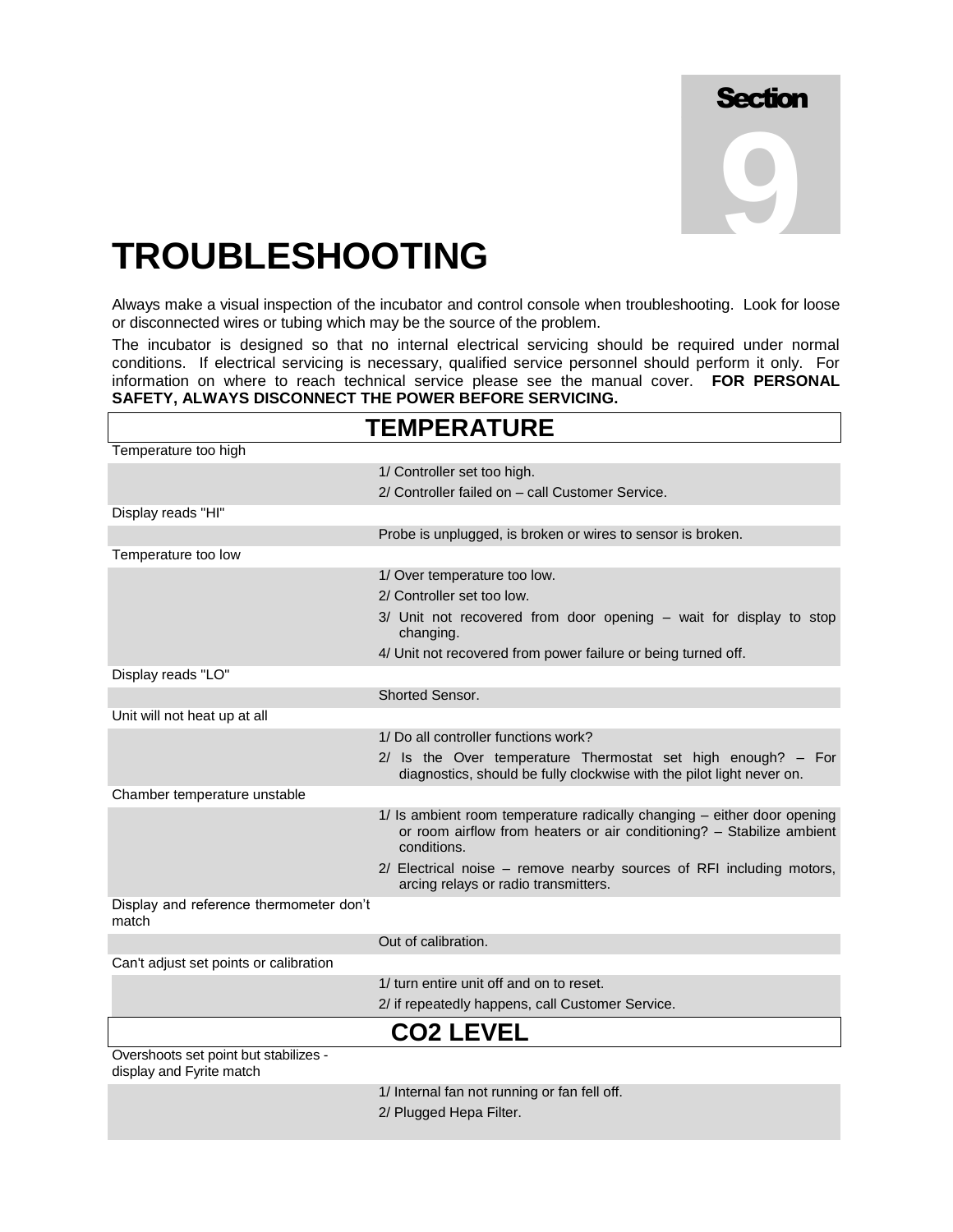#### Overshoots set point and continues to rise

- display and Fyrite match

|                                                                      | Debris in solenoid causing it to leak continuously                                                                                                          |
|----------------------------------------------------------------------|-------------------------------------------------------------------------------------------------------------------------------------------------------------|
| Rises very slowly                                                    |                                                                                                                                                             |
|                                                                      | 1/ Filter overly dirty or partially plugged                                                                                                                 |
|                                                                      | 2/ Hose kinked or leaking                                                                                                                                   |
|                                                                      | $3/CO2$ tank regulator set too low.                                                                                                                         |
|                                                                      | $4/CO2$ tank near empty                                                                                                                                     |
| Never rises                                                          |                                                                                                                                                             |
|                                                                      | $1/CO2$ filter plugged                                                                                                                                      |
|                                                                      | 2/ CO <sub>2</sub> hose blockage                                                                                                                            |
|                                                                      | 3/ CO <sub>2</sub> tank empty                                                                                                                               |
|                                                                      | 4/ Set point is at 0.0 and has not been reset.                                                                                                              |
|                                                                      | 5/ CO <sub>2</sub> tank regulator not on                                                                                                                    |
| Display and Fyrite reading do not match                              |                                                                                                                                                             |
|                                                                      | 1/ Old Fyrite fluid.                                                                                                                                        |
|                                                                      | 2/ Out of calibration.                                                                                                                                      |
| Unstable display                                                     |                                                                                                                                                             |
|                                                                      | 1/ Confirm that fan is working                                                                                                                              |
|                                                                      | 2/ Magnetic field interference                                                                                                                              |
|                                                                      | 3/ Electronic problem with CO <sub>2</sub> sensor, interface or controller                                                                                  |
|                                                                      | 4/ Top of unit exposed to cold air drafts                                                                                                                   |
|                                                                      | 5/ Incubator too heavily loaded                                                                                                                             |
| Feeding continuously or abnormally high<br>CO <sub>2</sub> usage     |                                                                                                                                                             |
|                                                                      | 1/ Do decay test: if more than 1% decay in an hour, check for leak : door<br>gasket tightness, motor inlet to chamber, sensor and probe inlet to<br>chamber |
|                                                                      | 2/ Door being opened too often                                                                                                                              |
| Won't hold calibration - Fyrite reading<br>varies but display stable |                                                                                                                                                             |
|                                                                      | 1/ Atmospheric pressure fluctuations                                                                                                                        |
|                                                                      | 2/ Top of unit exposed to cold air drafts                                                                                                                   |
|                                                                      | 3/ Unit being operated without shadow box cover in place                                                                                                    |
|                                                                      | 4/ Condensation collecting on CO <sub>2</sub> sensor                                                                                                        |
|                                                                      | $5/CO2$ sensor or interface failure                                                                                                                         |
|                                                                      | 6/ Unit incorrectly calibrated.                                                                                                                             |
|                                                                      | 7/ Taking Fyrite reading too soon after the door has been opened                                                                                            |
|                                                                      | 8/ Air leak around CO <sub>2</sub> sensor mounting plate                                                                                                    |
|                                                                      | <b>MECHANICAL</b>                                                                                                                                           |
| Door not sealing                                                     |                                                                                                                                                             |
|                                                                      | 1/ check physical condition of gasket.                                                                                                                      |
|                                                                      | 2/ Confirm that door latch pulls door in tightly.                                                                                                           |
|                                                                      | 3/ Assure that gasket is in original location.                                                                                                              |
| Motor doesn't move                                                   |                                                                                                                                                             |
|                                                                      | 1/ if shaft spins freely: check connections to motor and check voltage to<br>motor;                                                                         |
|                                                                      | 2/ if shaft rubs or is frozen, relieve binding and retest                                                                                                   |
| Motor makes noise                                                    |                                                                                                                                                             |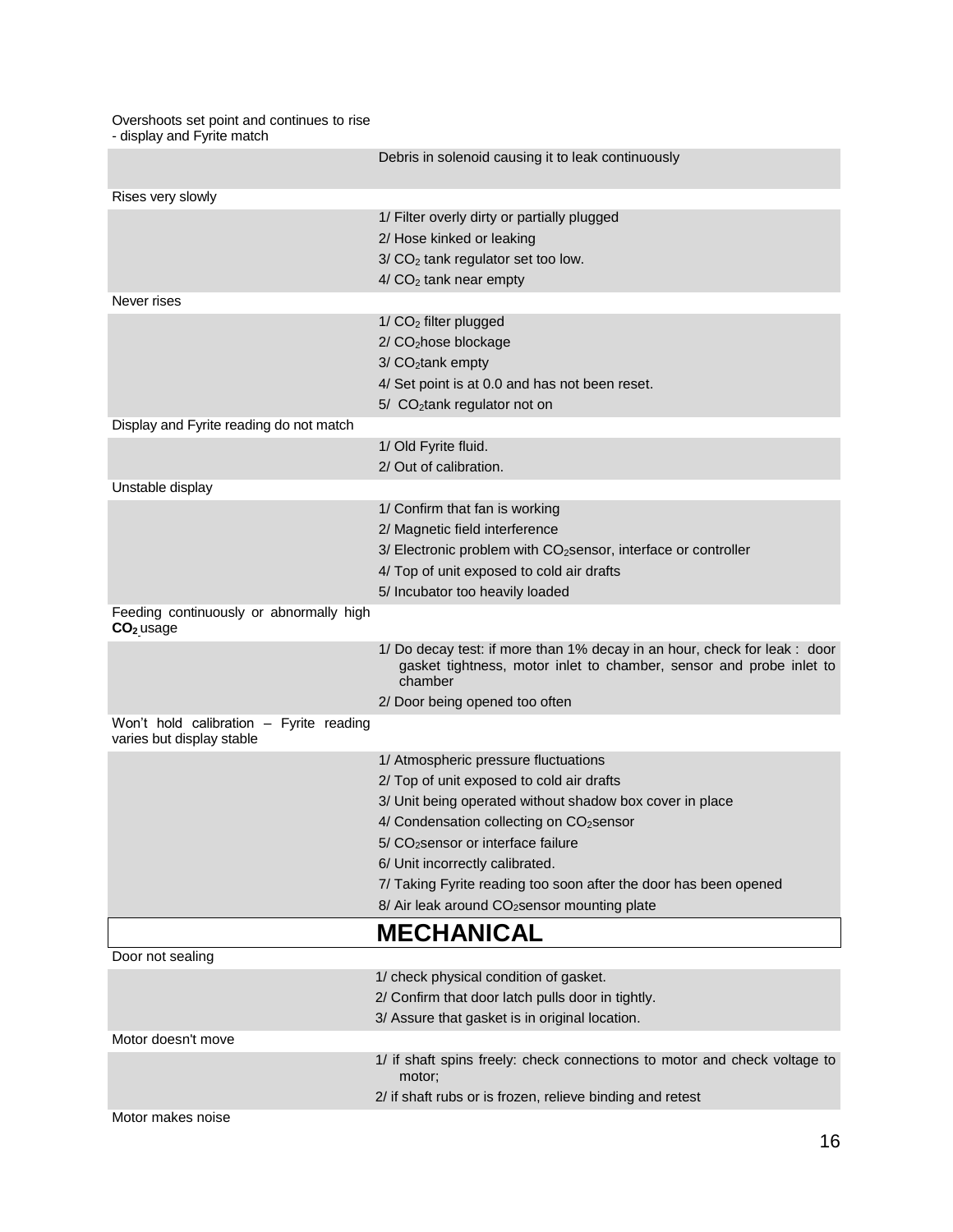|                                          | 1/ Make sure that the fan or blower wheel is not contacting its housing.<br>Adjust the motor mounting bracket position to re-center the fan or<br>blower wheel, if necessary.                                          |
|------------------------------------------|------------------------------------------------------------------------------------------------------------------------------------------------------------------------------------------------------------------------|
|                                          | 2/ Check the fan or blower wheel for damage or out of balance condition.<br>Replace the fan or blower wheel if it is damaged or out of balance.                                                                        |
|                                          | 3/ Turn the motor shaft to make sure that it spins freely. If it binds or the<br>bearings make a rubbing or scrapping sound then replace the motor.                                                                    |
| Solenoid valve buzzing                   |                                                                                                                                                                                                                        |
|                                          | After removing solenoid clean with alcohol for carbon build-up then blow<br>out. Check valve seat or channels for contamination. Check CO <sub>2</sub> filter<br>and/or grade of $CO2$ used. If seat is worn, replace. |
|                                          | <b>OTHER</b>                                                                                                                                                                                                           |
| Controller on at all times - "locked-up" |                                                                                                                                                                                                                        |
|                                          | 1/ turn unit off and on to reset.                                                                                                                                                                                      |
|                                          | 2/ if cannot change any condition on the front panel, call Customer<br>Service.                                                                                                                                        |
| Front panel displays are all off         |                                                                                                                                                                                                                        |
|                                          | Make sure unit is plugged in.                                                                                                                                                                                          |
| Unit will not turn on                    |                                                                                                                                                                                                                        |
|                                          | 1/ Check wall power source.                                                                                                                                                                                            |
|                                          | 2/ Check fuse/circuit breaker on unit or in wall.                                                                                                                                                                      |
| Contamination in chamber                 |                                                                                                                                                                                                                        |
|                                          | 1/ see cleaning procedure in Maintenance Section.<br>2/ develop and follow Standard operating procedure for specific<br>application; include definition of cleaning technique and maintenance<br>schedule.             |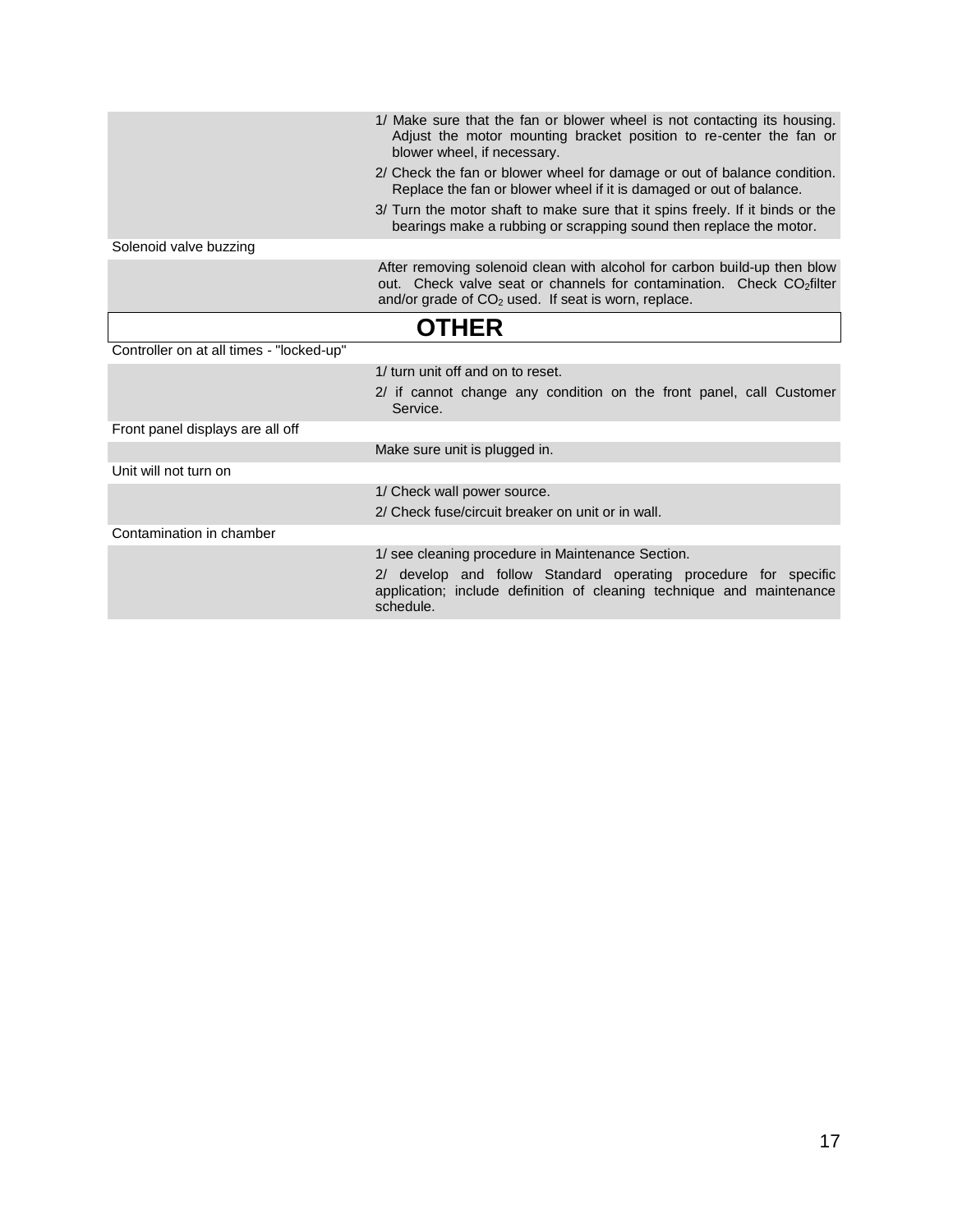### **PARTS LIST**

| <b>Description</b>            | <b>115V</b> | <b>220V</b> |
|-------------------------------|-------------|-------------|
| 4 TO 20mA BOARD               | 1750667     | 1750667     |
| Chamber Gasket, 8 feet        | 3450546     | 3450546     |
| <b>Circulating Fan</b>        | 4880564     | 4880563     |
| CO <sub>2</sub> Display Board | 1750660     | 1750660     |
| $CO2$ Fan Motor               | 4880508     | 4880507     |
| $CO2$ Filter                  | 2800525     | 2800525     |
| Door Heater                   | 2350550     | 2350550     |
| Door Switch                   | 7850578     | 7850578     |
| Element                       | 9570902     | 9570903     |
| Fuse, 6.3 amp 250v            | 3300516     | 3300515     |
| <b>Glass Door Assembly</b>    | 9521141     | 9521141     |
| <b>HEPA Filter</b>            | 2800517     | 2800517     |
| <b>IR Transmitter</b>         | 8320510     | 8320510     |
| <b>LED Board</b>              | 1750742     | 1750742     |
| Multi-Channel Main Board      | 1750738     | 1750738     |
| On/Off Switch                 | 7850532     | 7850532     |
| Over temperature Thermostat   | 1750862     | 1750862     |
| Pilot Light, Red              | 4650553     | 4650553     |
| <b>Power Cord</b>             | 1800510     | 1800500     |
| Power Supply                  | 6750507     | 6750507     |
| Shelf                         | 5121525     | 5121525     |
| <b>Solenoid Valve</b>         | 8600528     | 8600529     |
| Temperature Display Board     | 1750714     | 1750714     |
| Recorder Jack                 | 6900522     | 6900522     |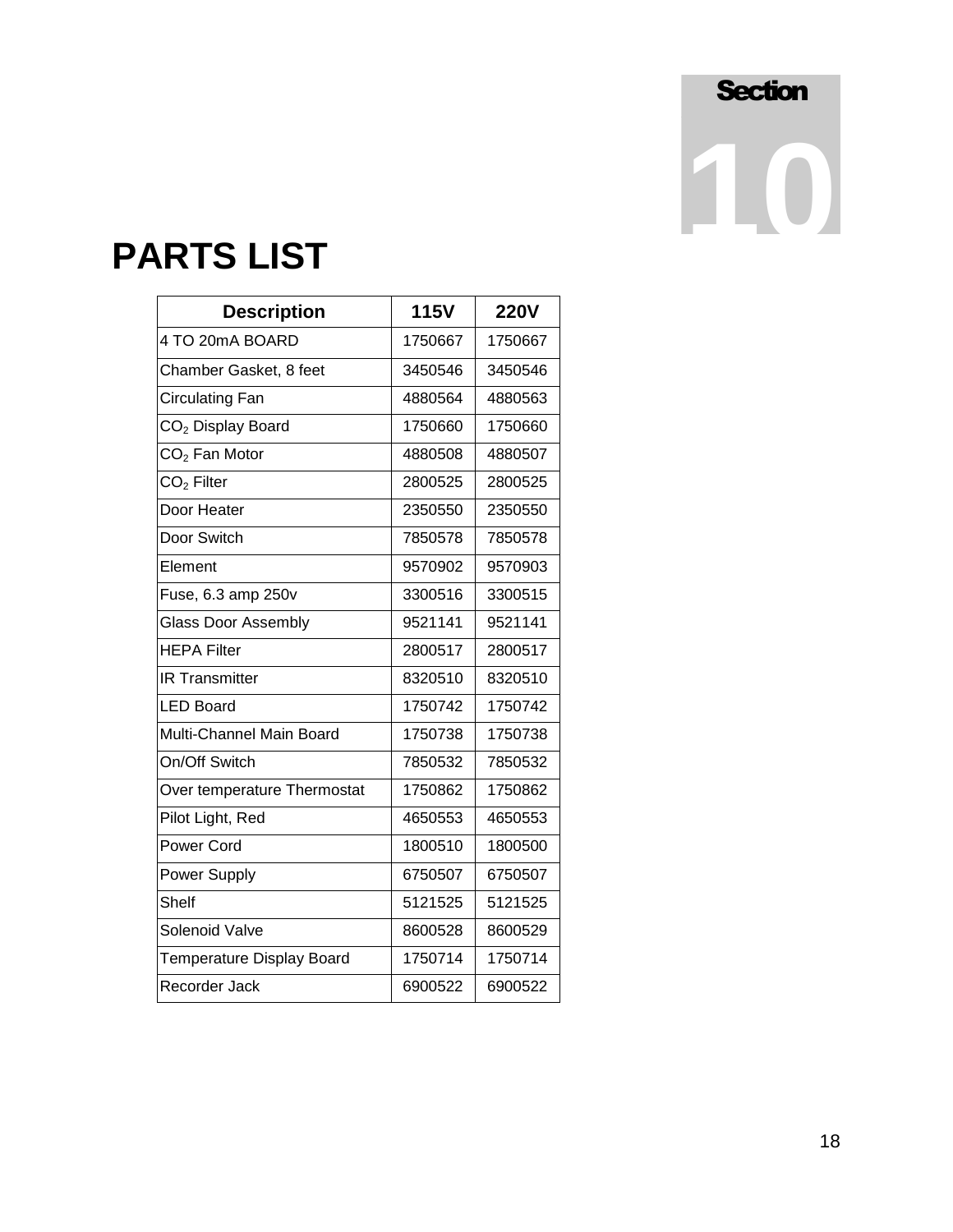## **UNIT SPECIFICATIONS**

| Weight | <b>Shipping</b> | <b>Net</b> |
|--------|-----------------|------------|
| 5215   | 195             | 134        |
| 5215-2 | 195             | 134        |
| 5230   | 390             | 268        |
| 5230-2 | 390             | 268        |

| <b>Dimensions</b> | <b>Exterior WxDxH (in.)</b> | Interior WxDxH (in.) |
|-------------------|-----------------------------|----------------------|
| 5215              | 26.75 X 27 X 38             | 20.5 X 20 X 23.25    |
| 5215-2            | 26.75 X 27 X 38             | 20.5 X 20 X 23.25    |
| 5230              | 26.75 X 27 X 76             | 20.5 X 20 X 23.25    |
| 5230-2            | 26.75 X 27 X 76             | 20.5 X 20 X 23.25    |

| <b>Capacity</b> | <b>Cubic Feet</b> |
|-----------------|-------------------|
| 5215            | 5                 |
| 5215-2          | 5                 |
| 5230            | 10                |
| 5230-2          | 10                |

| <b>Temperature</b> | Range                                | <b>Control</b>            | <b>Uniformity</b>                  | $CO2$ Range |
|--------------------|--------------------------------------|---------------------------|------------------------------------|-------------|
| 5215               | $5^\circ$ above amb. to $60^\circ$ C | $+0.1$ °C                 | +0.25 $^{\circ}$ @ 37 $^{\circ}$ C | $0 - 20%$   |
| 5215-2             | $5^\circ$ above amb. to $60^\circ$ C | $+0.1$ °C                 | +0.25 $^{\circ}$ @ 37 $^{\circ}$ C | $0 - 20%$   |
| 5230               | $5^\circ$ above amb. to $60^\circ$ C | $+0.1$ °C                 | +0.25 $^{\circ}$ @ 37 $^{\circ}$ C | $0 - 20%$   |
| 5230-2             | $5^\circ$ above amb. to $60^\circ$ C | +0.1 $\mathrm{^{\circ}C}$ | +0.25 $^{\circ}$ @ 37 $^{\circ}$ C | $0 - 20%$   |

| <b>TO 20mA Board Conversions</b> |                                                |
|----------------------------------|------------------------------------------------|
| $CO2 \& 4mA=0\% CO2$             | $CO2 \otimes 20 \text{ mA} = 20\% \text{ CO}2$ |
| Temperature @ 4mA=0° Celsius     | Temperature @ 20mA=70° Celsius                 |

#### **INCUBATOR ACCESSORIES**

- **1. CO2 Tank Switch**
- **2. Fyrite CO2 Gas Analyzer**
- **3. In-Line Filter**
- **4. HEPA Filter**
- **5. Caster Platform**

| <b>Model</b> | Amp               | <b>Voltage</b> | <b>Hertz</b> |
|--------------|-------------------|----------------|--------------|
| 5215         | $6.0$ amp         | $110 - 120V -$ | 50/60 Hz     |
| 5215-2       | $3.0 \text{ amp}$ | 208-240V~      | 50/60 Hz     |
| 5230         | $6.0$ amp         | $110 - 120V -$ | 50/60 Hz     |
| 5230-2       | $3.0$ amp         | 208-240V~      | 50/60 Hz     |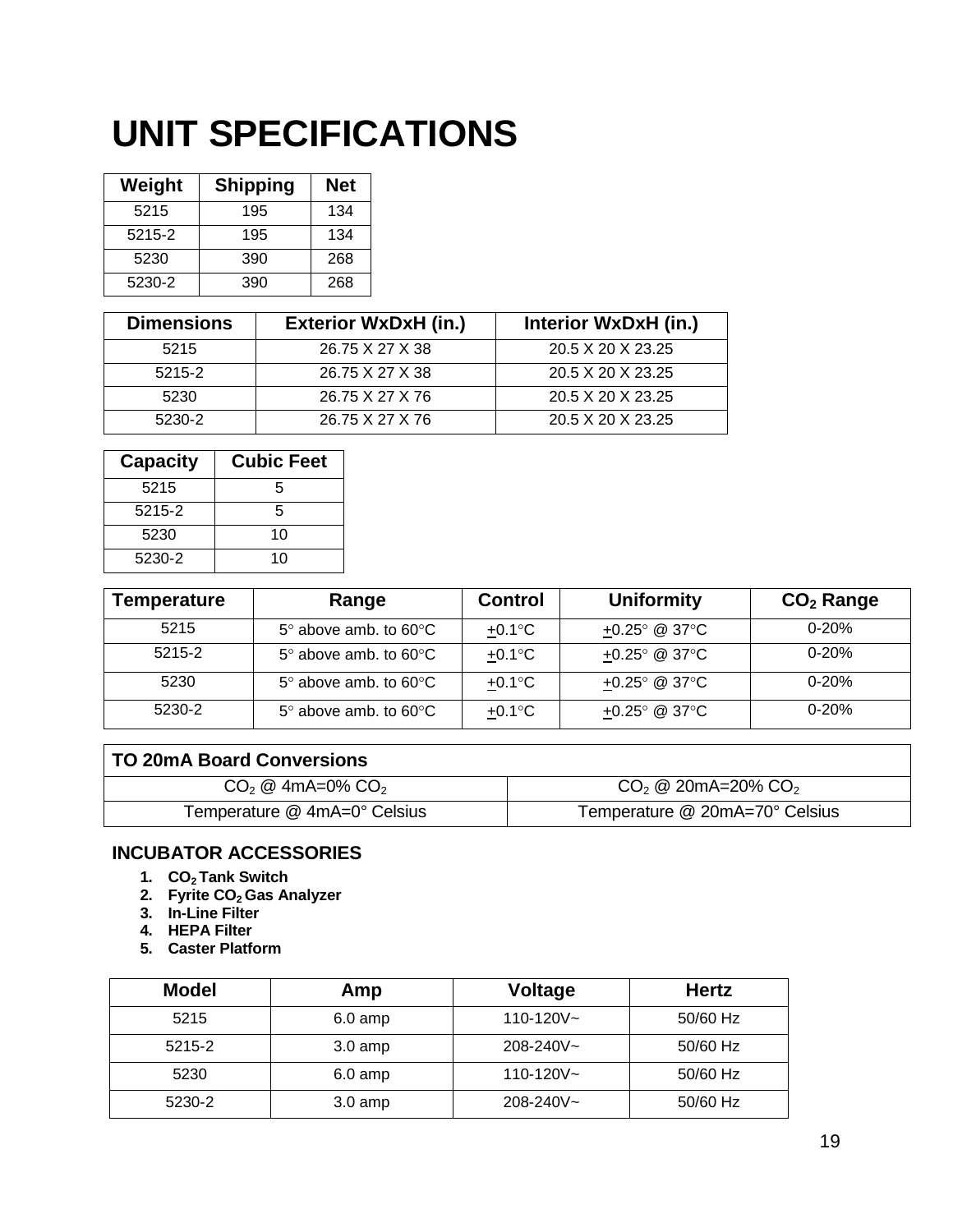

#### 20